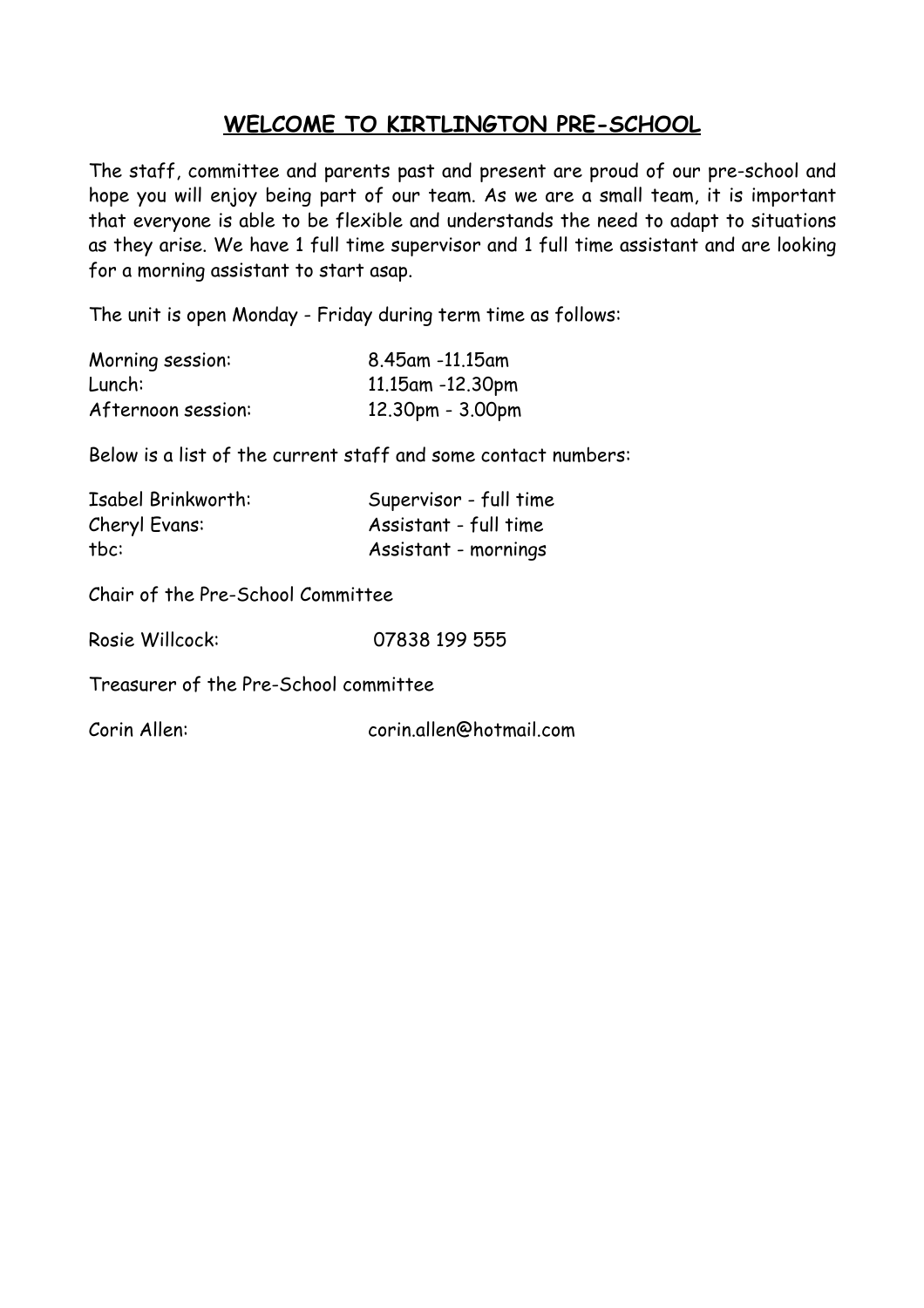### **DAILY ROUTINE**

#### **The Morning Session: 8.45am-11.15am**

Registration is at 8.50am. After carpet time each day a selection of activities are available for the children. These will cover a range of activities.

There is always a selection of craft activities and games available. Each day some of the activities will be adult-led and others child-led and also self-selected. Around 10.00am a table is set up offering the children a drink and a healthy snack they come for it as and when they want it. They wash their hands first. The Snack table is overseen by the adults present. Towards the end of the morning a member of staff reads a story on the carpet, and the table top activities are changed according to the plan for the day.

The morning session ends at 11.15am, and those children who are not staying for lunch are collected while the others prepare for lunch.

#### **Lunch: 11.15am - 12.30pm**

Children may bring a packed lunch or have a cooked school meal. All children will be escorted to the school hall for lunch by the lunchtime staff at around 11.45am and will be escorted back to pre-school together when they have finished lunch. At the end of lunch club a number of children will be leaving, while some new children arrive for the afternoon session.

#### **The Afternoon Session: 12.30m - 3. 00pm**

As in the morning, a range of activities will be available.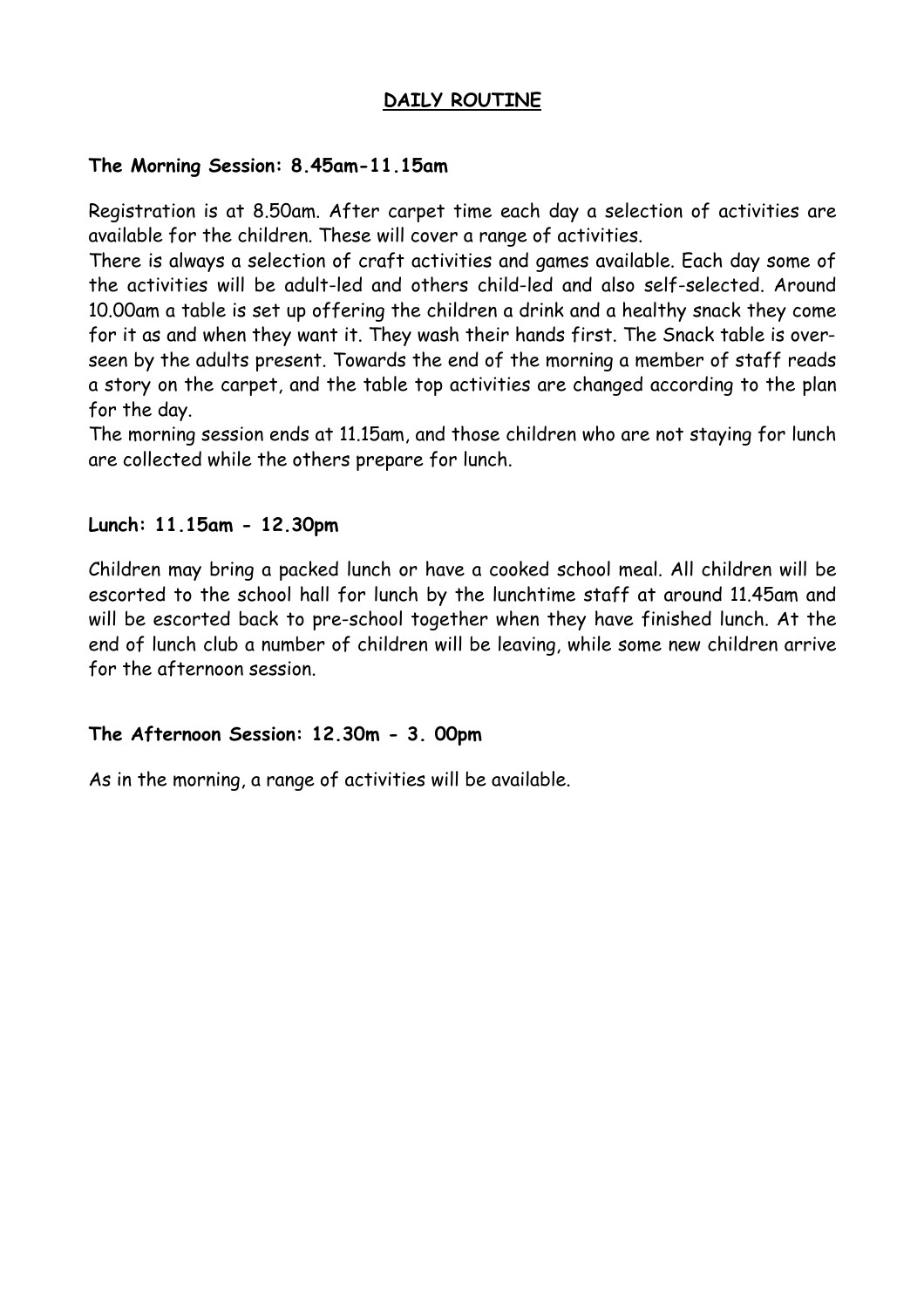# **JOB DESCRIPTION**

### **Pre-school Assistant - mornings**

# **8.30 - 12.30**

**Responsible to:** Pre-school supervisor

**Purpose of the job:** To work as a keyperson and as part of the Kirtlington Pre-school team under the direction of the Supervisor to provide safe, high quality education and care for young children.

### **Main duties:**

- 1. Assist with the planning of the curriculum
- 2. Help set up the classroom and outdoor area for the daily programme and help tidy away at the end of the session.
- 3. Make observations of children and record in their folders/online journal
- 4. Act as a keyperson to a small group of children, liaising closely with parents/ carers and ensuring each child's needs are recognised and met
- 5. Assess keyperson children and maintain their records
- 6. Advise the pre-school Supervisor of any concerns e.g. over children, parents or the safety of equipment, preserving confidentiality as necessary
- 7. Teach children, offering an appropriate level of support and stimulation in accordance with EYFS
- 8. Attend staff meetings where ever possible
- 9. Attend in-service training courses and meetings as required
- 10. Keep completely confidential any information regarding the children, their families or other staff which is learnt as part of the job
- 11. Read, ratify and adhere to all Kirtlington Pre-School Policies and Procedures
- 12. Ensure constant Safeguarding